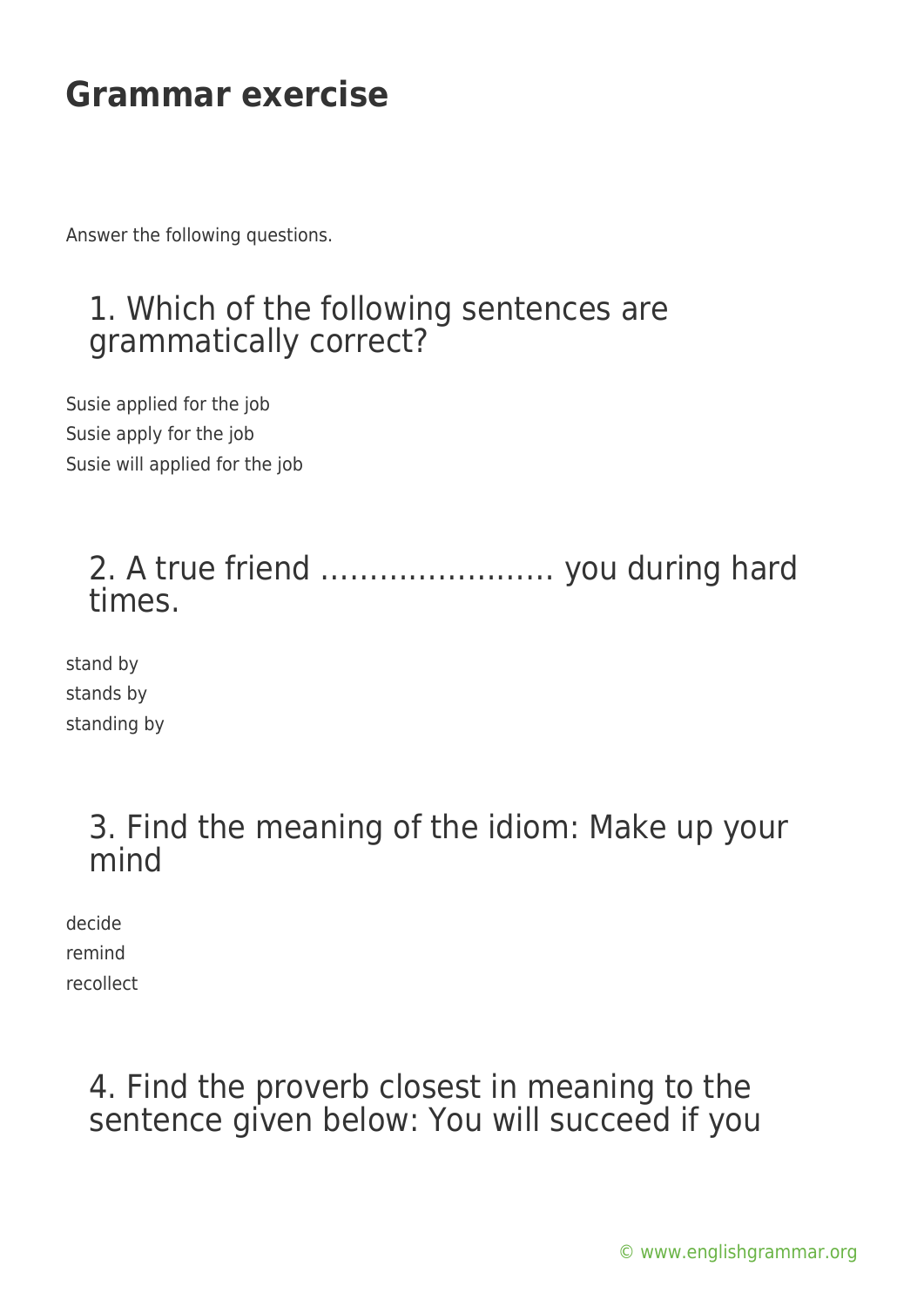## work diligently and persistently.

A stitch in time saves nine. Slow and steady wins the race. A rolling stone gathers no moss.

## 5. Find the meaning of the proverb: All that glitters is not gold

Appearances can be deceptive Gold shines always All shiny things are precious

### 6. Identify the feminine gender of 'gentleman' from the given options.

gentlewoman lady woman

#### 7. Choose a word that denotes a collection of wolves.

pack herd group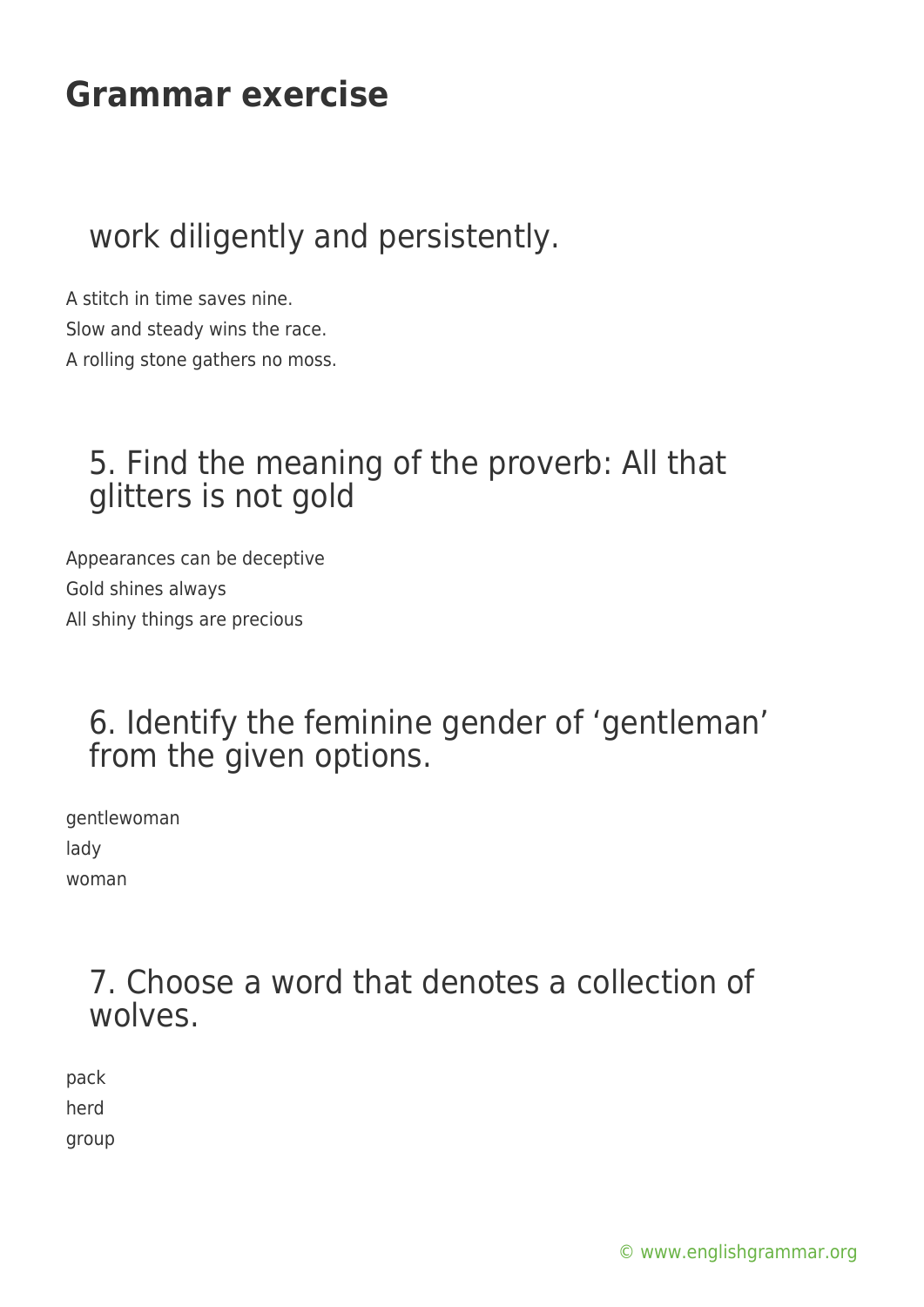#### 8. Choose the correct sound and fill in the blank. The birds were ......................... loudly.

cawing hissing chirping

## 9. Choose the correct sound and fill in the blank.

bang beat

#### Answers

- 1. Susie applied for the job.
- 2. Stands by
- 3. Decide
- 4. Slow and steady wins the race
- 5. Appearances can be deceptive
- 6. Lady
- 7. Pack